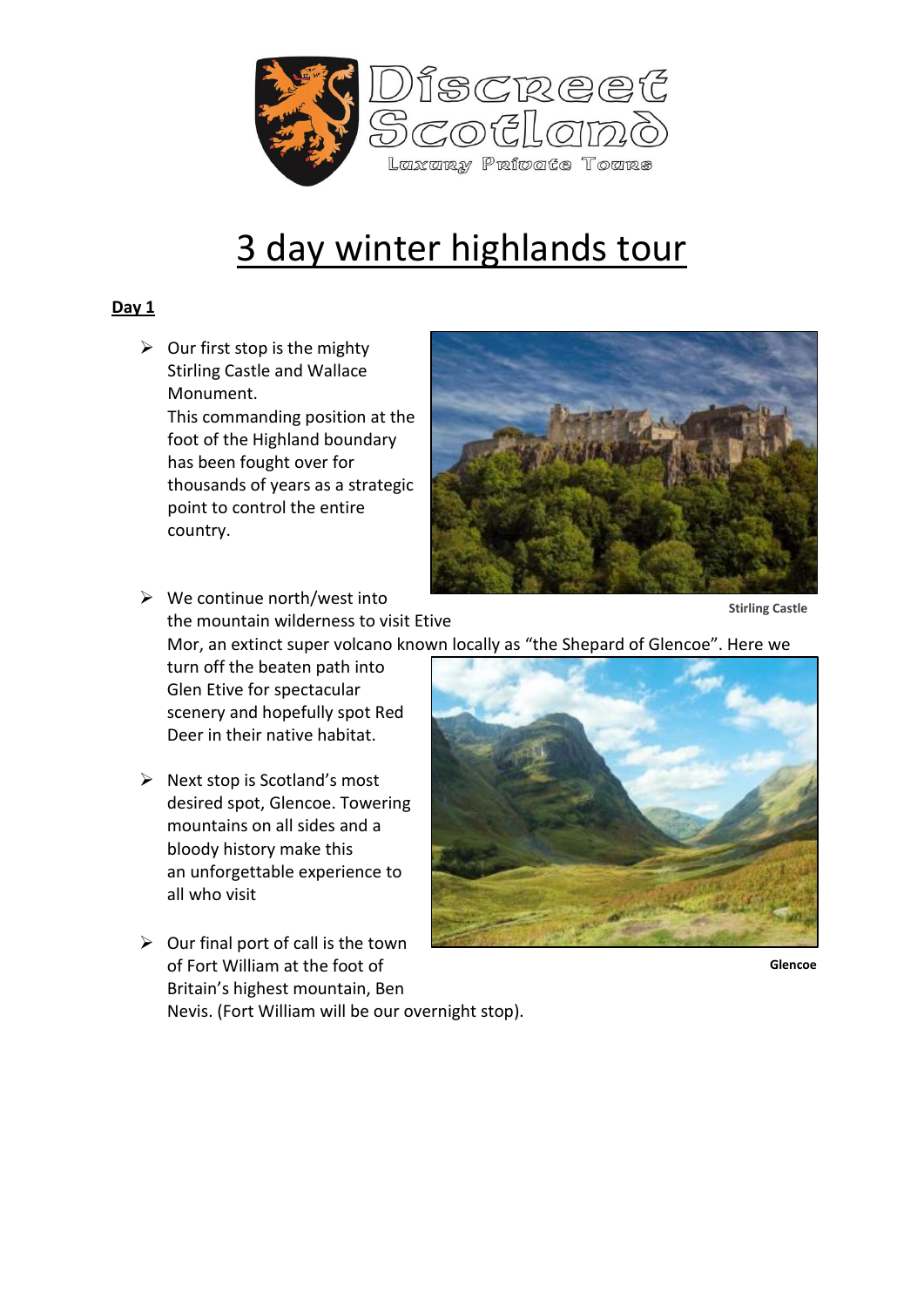

## **Day 2**

- $\triangleright$  We start the day with a visit to Thomas Telford's engineering masterpiece; Neptune's staircase. Constructed 200 years ago it's part of the Caledonian Canal System. This series of 8 locks lifts boats some 70 ft from the sea level to Loch Lochy above.
- $\triangleright$  We then head west to Glenfinnan and Loch Shiel for one of Scotland's finest views. Here we will see the Glenfinnan Viaduct which features in Harry Potter movies and the Jacobite memorial.
- $\triangleright$  Next we turn back to Fort William for a tour of Ben Nevis Whisky Distillery. You will learn about Scotland's famous "water of life" and sample a dram or two.
- $\triangleright$  We continue north to the Commando Memorial, one of Scotland's most iconic war memorials,



**Glenfinnan and Loch Sheil** 



**Loch Ness** 

dedicated to the British Commandos who trained in the region. With magnificent views over the Nevis range which includes Britain's highest mountain, Ben Nevis.

 $\triangleright$  Our final stop will be the mighty Loch Ness. Here we visit the historic remains of Urquhart Castle and you have the option to take a cruise on the Loch and hopefully catch a glimpse of the illusive Nessie herself. (Inverness will be our overnight stop).